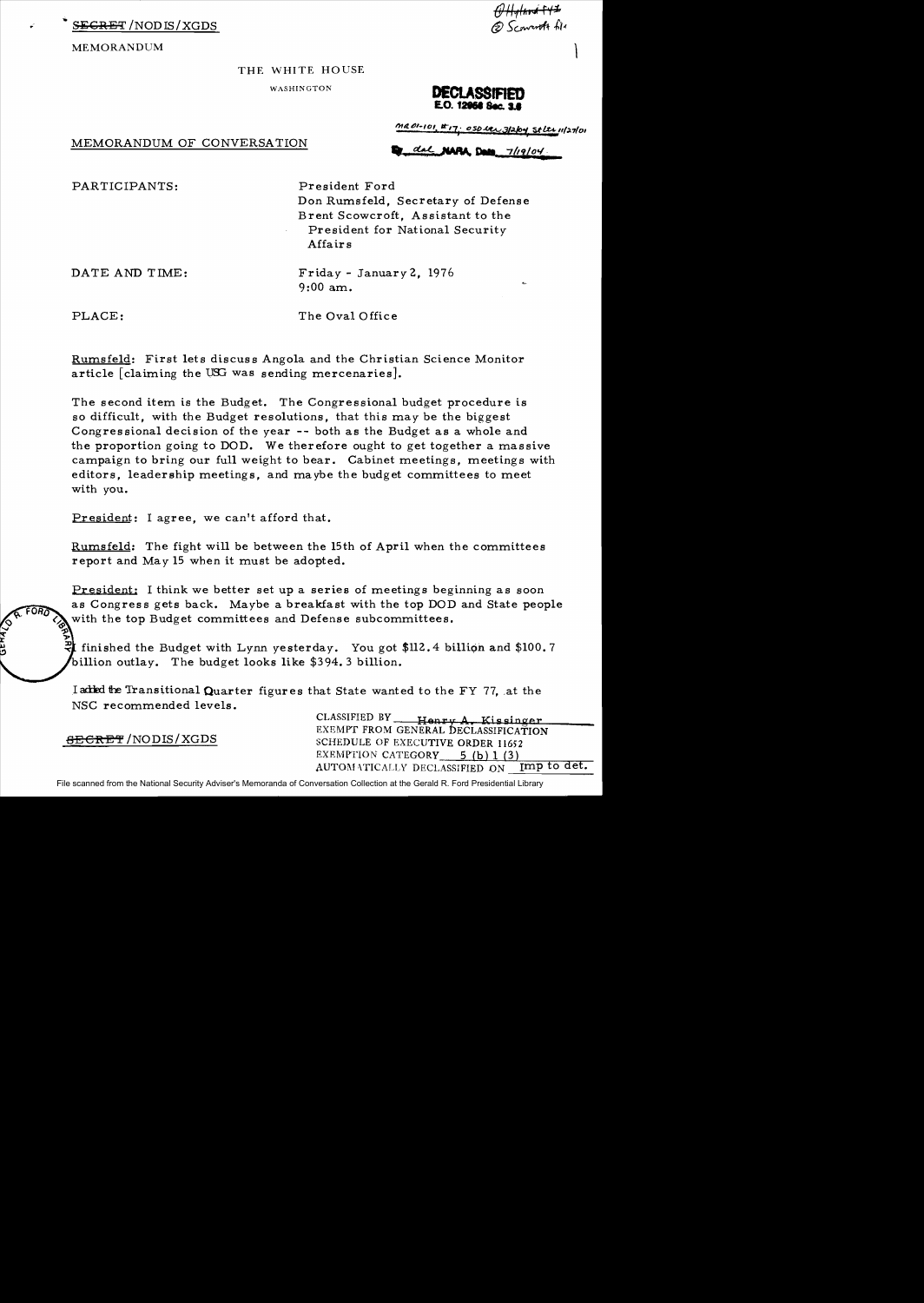## **SECftE"P** /NODlS/XGDS **-2**

Rumsfeld: Inouye has asked me to testify on the Security Assistance Bill of '76. I don't see why I should

There are briefings of candidates on national security matters. What should be done, and is DOD involved?

On the Budget, we should get the message to the people. It should be in the State of the Union address so that the people know the importance of it.

President: We shouldn't get into detail, but it will hit the importance of defense strength. It will come when Henry is in Moscow. We should take account of that.

Rumsfeld: Foster, etc. have asked for a white paper on SALT violations. I think it is a good idea. Here is one I did to respond to Proxmire.

Scowcroft: There is a classified one. Let me see if we can sanitize it.

Rumsfeld: I am still editing it. But I think I can say things -- which I haven't **--** which give it some credibility.

President: I think we have been too much on the defensive about SALT I and Vladivostok. No one has pointed out what has been accomplished by SALT I and Vladivostok. This is how we should start any violations white paper. I don't think the American people fully appreciate our accomplishment s. Give Brent a copy of your letter.

Rumsfeld: On the Law of the Sea. Here is a paper. I think if we separate deep sea mining from the rest, we canget a Law of the Sea Treaty. It would take new instructions to the Delegation.

President: If the Senate bill included the effective date of 31 December 76, I will sign it. State should kn ow that.

Scowcroft: Separating deep sea mining could sink the Conference and we would end up with nothing. Let me set up a meeting to discuss it.

Rumsfeld: Minuteman II hardening: the Air Force is lukewarm on this, but I am inclined to support it, in light of SlOP 5.

Scowcroft: I am also, but let me look into it.



SECRE<del>T</del>/NODIS/XGDS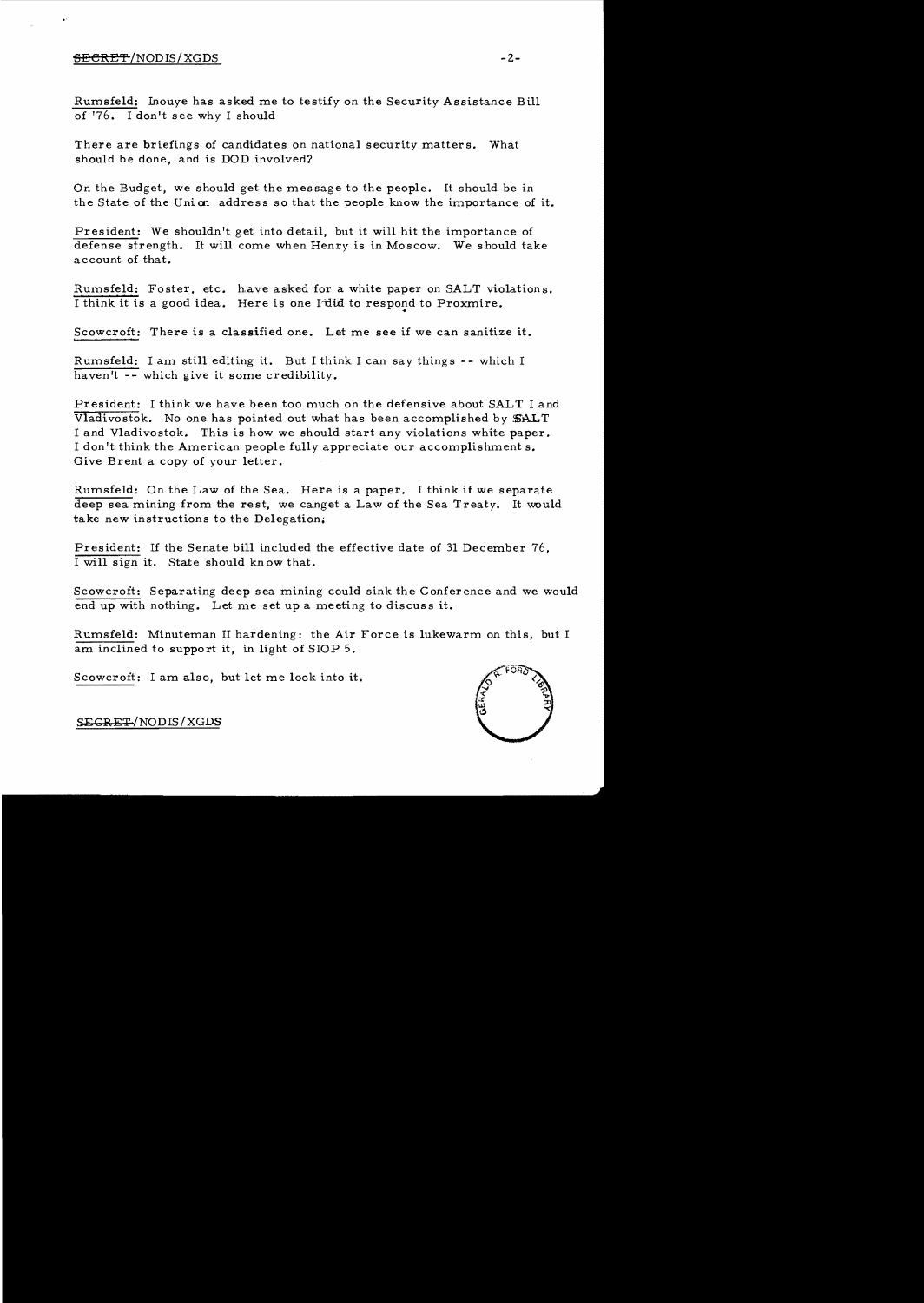## $SEGRET/NODIS/XGDS$  -3-

President: Let me know what the two of you think.

Rumsfeld: On the NSC staff. I have heard the quality and quantity have declined in the last 18 months. I think it is important that the staff be topnotch.

Scowcroft: I agree. I am taking steps but there is definite room for improvement.

President: You can have anyone you need. I agree the staff ought to be first rate.

Rumsfeld: I am not being critical -- but you can't lose Sonnenfeldt, Hyland, Lord, and so on, and not suffer.

Scowcroft: That's why I wanted Hyland back as a first step.

[After the meeting was over the President kept General Scowcroft behind to ask about Strauz-Hupe, complain about the Joan Braden appointment to the position of State consumer advisor, and ask about the earlier idea of sending a ship to the South Atlantic.]



SEGRET / NODIS / XGDS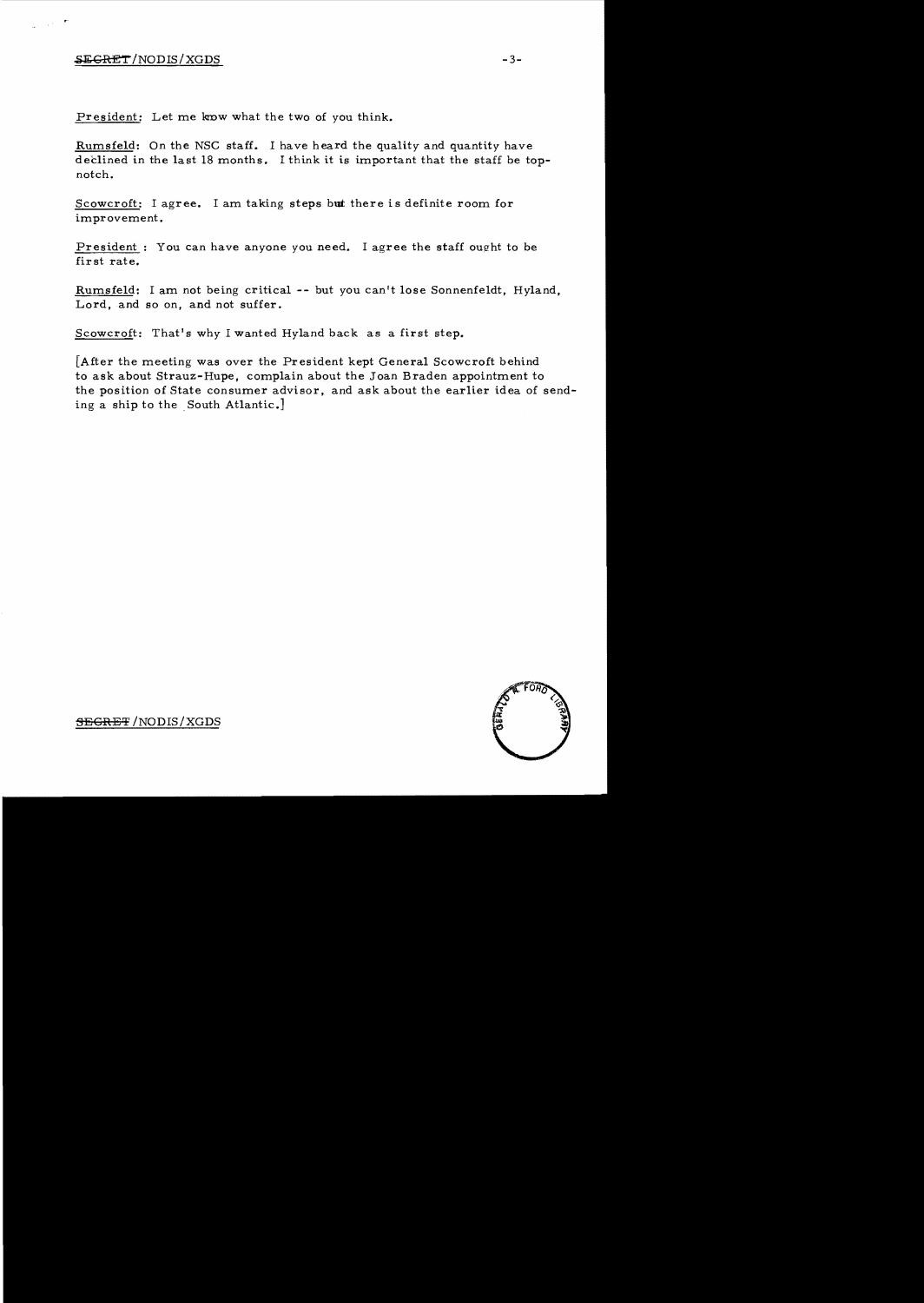Sand amper pros résiment to unidants  $*6+122.2549300. P/R = 3220$  $\bigvee$ R Chrisola + CSM article. I<br>2 m<sup>p</sup> Ham, Bryt The Cong. Andyed proche i so dig, us/c dought weaknown, white the le la postade comme je grant bort de budget a while + projection quin to POD. We i aught to get a invessive compaign to dringann faith averytet to bran! (about), build the contre meet w/agen. P. Dœque, une contagion dthat Fight will be lost 15 cape orber countes agate  $\mathcal{R}_-$ Uning 15 when it must be adopted + + + P 2 think an better est up a suive of unty a trenkfort as top DOD, State people of top builget courtes of sig. sectountes. I find hudget is hopen by yesterdy, som  $344.3.$ Laddel 74 féguros state conted x = FY77,  $\star$ at-NSC cican, lurs. R Evampe des arbeil me to testify in Sec, and. Bir p76. Don't see ally I should. ¥ Burfaup of Comdidation NSC. What should l'é lone + is dad convitad ? Our a hundred aux should get a trong que sesse. It should be in a sort aldress sei trate reogle known a myatamagie. We shouldn't get into detail, unt it will but DOD strength. It mill cours when Kim trusons. Care should Time account of That. R Fosta, De 2001 april Jea vitate pope en Salt indutures, Mich tayered idea, Hui is an AUTHORITY  $\mu_1$  ma  $01-101$ ,  $\mu_1$  $BY$   $1/2/09$  NARA, DATE  $8/17/09$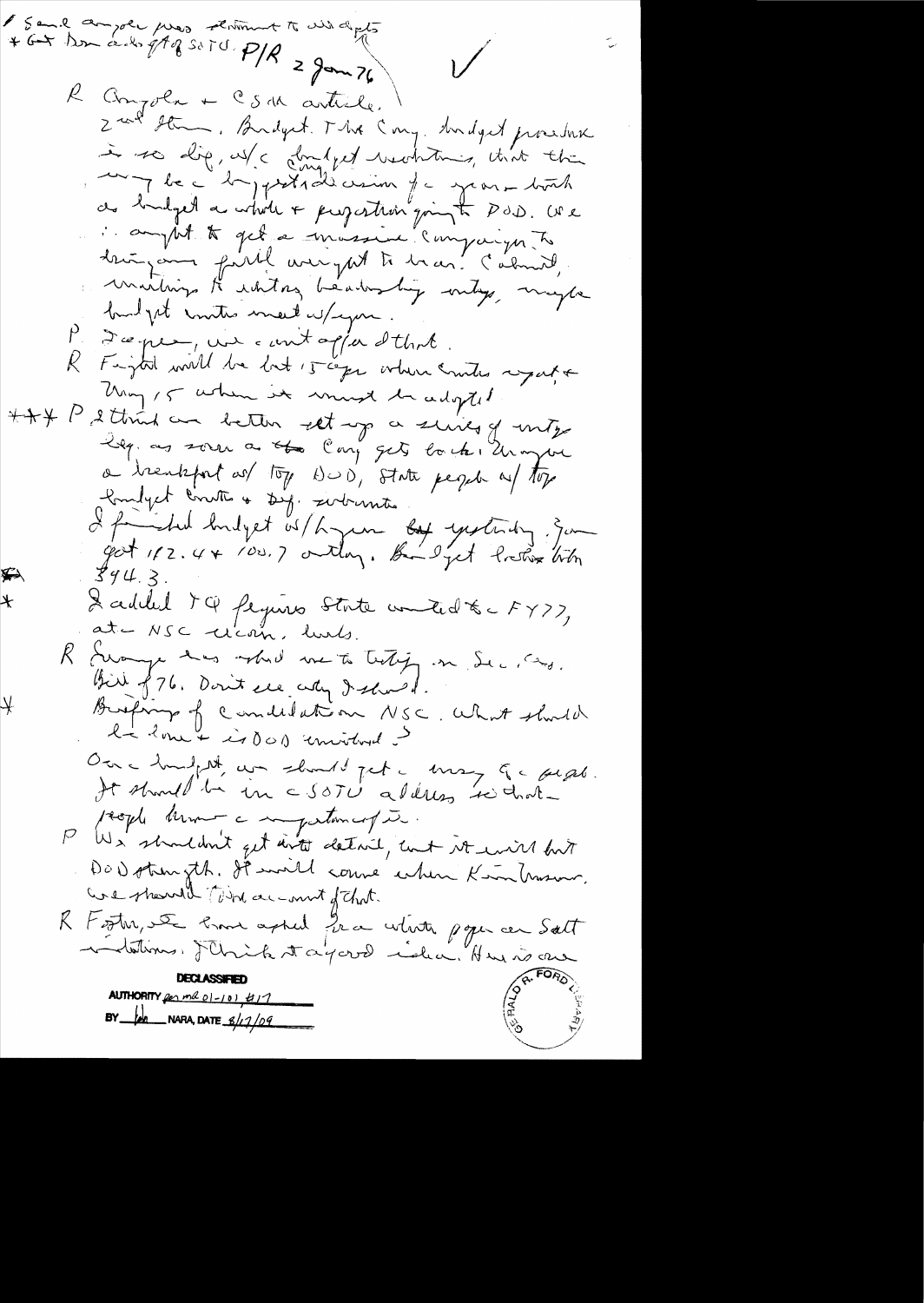$\mathsf{SM}_{\mathsf{S}}$  and  $\mathsf{N} \vee \mathsf{T}$ 

dhit to copand & Poox. 5 Than is a cleangeral am. Let me see if us com sometize R. Sam still einting it. But 2 time 2 can  $\ell'$ they thing - which is from the other to give it Found eventuality P godin't in home been to make on dy about Sont I a Vlnd. No avec tres pourted ont what This is how we shall starting withins contropogue. I don't trien and people  $*$ peely epper and accomptationts. Lieu Balta avec Japon d'Etra est une separation P Rc Jenvit bill includes eff. Lette f 3. Dec 26, I will sign it. State should hum Chate Separating siep fea condit sink a confirma +  $S_{-}$ winning louding of withing hit me set aga writer Phatone human what a 2 of your think.<br>R NSC Staff, Quality + Quantity hand clubes in last's connects : I think it impairmental S Saged Som Eufenin step mit China unt pory to under of the other of the se- Planter of Braden anticle ro daysage control of P. Them State